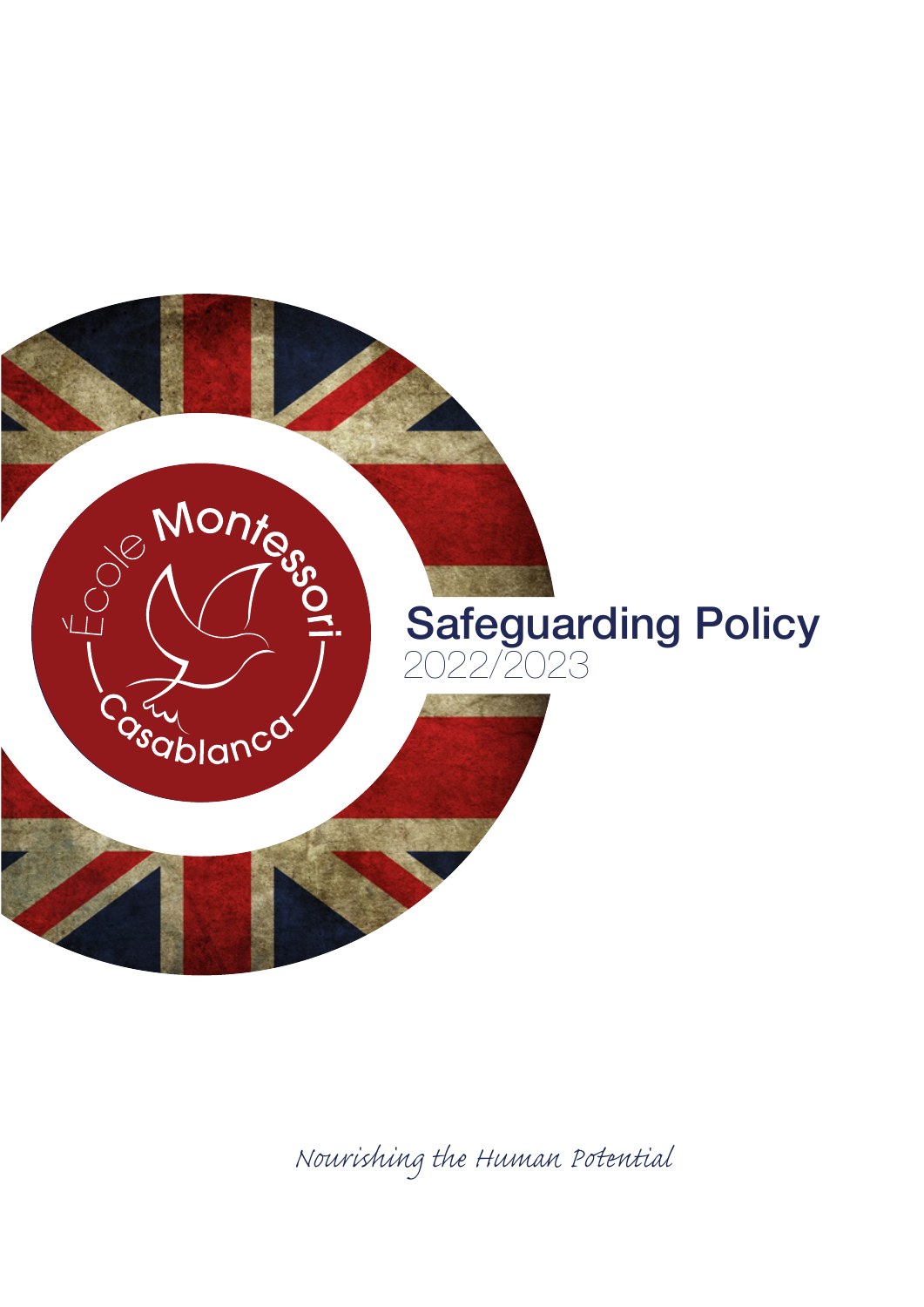# Safeguarding at EMC

| <b>Proprietor/Head of School</b>                     | Aicha Sajid<br>aicha.sajid@montessoricasablanca.com<br>+212522219668                                       |
|------------------------------------------------------|------------------------------------------------------------------------------------------------------------|
| <b>Designated Safeguarding Lead</b><br>(DSL)         | Leila Ouarrak Sfez<br>leila@montessoricasablanca.com                                                       |
|                                                      | <b>Safeguarding Emergency</b><br><b>Contact Number:</b><br>+212658994821                                   |
| <b>Deputy Designated Safeguarding</b><br>Lead (DDSL) | <b>CALIFORNIE CAMPUS</b><br><b>Tianka Scott Morisson</b><br>rose@montessoricasablanca.com<br>+212522219668 |
|                                                      | <b>CIL CAMPUS</b><br>Domizia Trenta<br>contact@montessoricasablanca.com<br>+212522219668                   |
|                                                      | <b>HOY CAMPUS</b><br>Leila Ouarrak Sfez<br>leila@montessoricasablanca.com<br>+212 661365607                |
| <b>Policy Date</b>                                   | May 2022                                                                                                   |
| Date of next Review                                  | <b>July 2023</b>                                                                                           |
| Who reviewed this Policy?                            | Leila Ouarrak Sfez/ Aicha Sajid                                                                            |

# What is Safeguarding?

Safeguarding is the action that is taken to promote the welfare of children and protect them from harm.

Safeguarding means:

- Protecting children from abuse or maltreatment
- Preventing harm to children's health or development
- Ensuring children grow up with the provision of safe and effective care
- Taking action to enable all children and young people to have the best outcomes

 $\overline{\phantom{a}}$ 

Child protection is part of the safeguarding process. It focuses on protecting individual children identified as suffering or likely to suffer significant harm.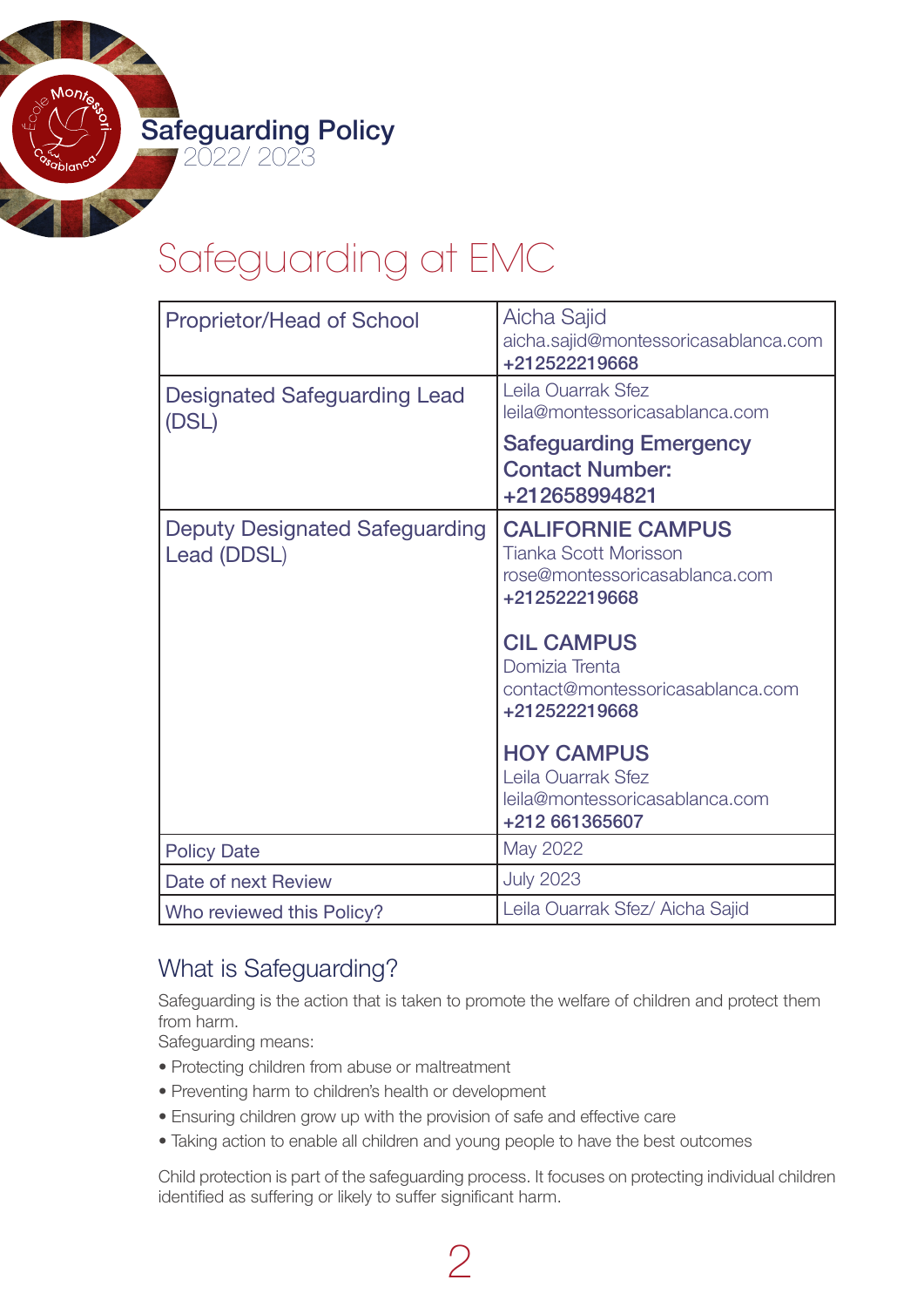

# EMC Commitment towards Safeguarding

EMC commits to act in the best interest of its pupils and staff members. We recognise our moral and statutory responsibility to safeguard and promote the welfare of all pupils. We endeavour to provide a safe and welcoming environment where pupils are respected and valued. We are alert to the signs of abuse and neglect and follow our procedures to ensure that pupils receive effective support, protection and justice.

EMC believes that our responsibility as a school is to keep our pupils, young adults, and adults safe. We take into account each member of our community's sensitivities and needs, and protect them from all types of harm and abuse.

EMC does this by:

- Clearly defining the Roles and Responsibilities of Safeguarding at EMC
- Recruiting staff safely
- Offering staff training on Child Protection and detection of abuse, neglect, and harm of all types
- Establishing a Child Protection Measures and Procedures are in place to both prevent and respond to any harmful or threatening situations, physical and emotional.
- Reviewing EMC's Safeguarding Policy yearly

The Safeguarding policy works alongside these other specific policies to cover all aspects of child protection:

- "Keeping Children Safe in Education" (September 2021)
- Anti-bullying Policy
- E-safety Policy
- Behaviour Policy
- Staff Code of Conduct
- Peer on Peer Abuse Policy
- Recruitment Policy
- SEND Policy
- Health and Safety Policy
- Fire Safety Policy
- First Aid Policy
- Admission Policy
- Attendance Policy
- Risk Assessment Policy
- Supervision Policy

# Roles and Responsibilities of Safeguarding at EMC

# The Proprietor/Head of School's Role in Safeguarding is to:

Ensure the safety and welfare of all pupils and staff members, through the following actions: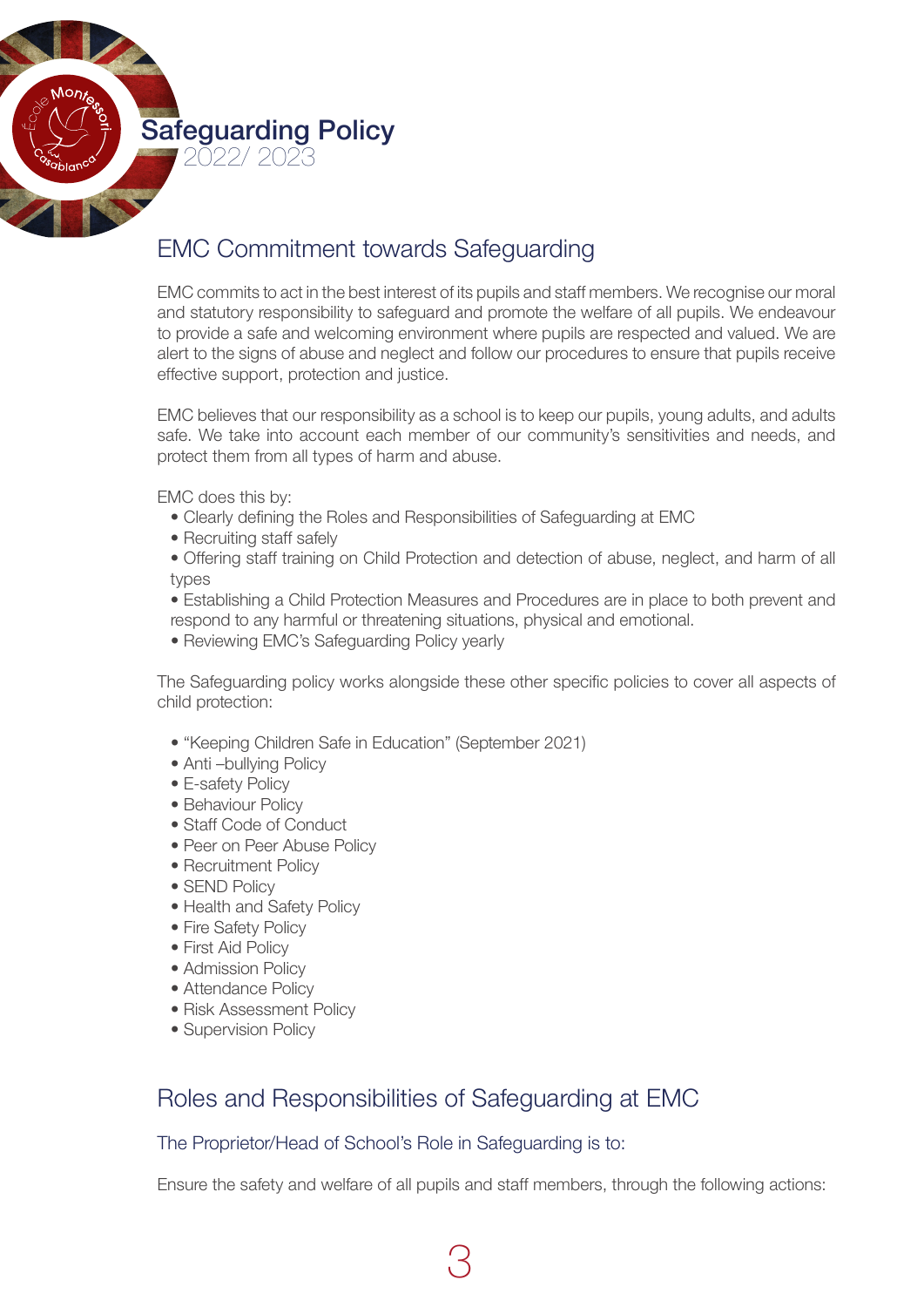> • Ensuring anyone employed at EMC is suitable to work with pupils by performing all background checks before recruitment

> • Designating a Safeguarding Lead and Deputy, and ensuring they have access to appropriate training.

> • Ensuring all staff is aware of procedures and policies, and signs that they have read, understood, and agreed to work within the school's policies and framework

- Ensuring parents/guardians have access to the school's Safeguarding Policy and procedures
- Ensuring all concerns and complaints are appropriately addressed
- Annually reviewing and validating the Safeguarding Policy

#### The Designated Safeguarding Lead (DSL)'s Role in Safeguarding is to:

- Refer cases of suspected abuse to the leadership team.
- • Support staff who make referrals, offering advice and expertise. Always be available for staff during school hours to discuss any safeguarding concerns.
- Inform the Head of School/Proprietor of any issues or ongoing inquiries.
- Undergo training to gain all knowledge and skills required to carry out their role. This training should be updated every two years.
- Get updated and keep up with any developments.
- Ensure each staff member has access to training and understands the school's safeguarding policies and procedures
- Be able to keep detailed records of concerns
- Ensure that any concern raised about a pupil is done in writing, and placed in the pupil's file.

This concern must be followed-up on, and transferred to the pupil's next school should he/ she leave EMC.

• Encourage a culture of listening to pupils and considering their emotional state and feelings within the school

• Ensure the school's policies are available to parents/guardians, and are reviewed annually

# The School's Role in Safeguarding is to:

- Ensure all pupils are supervised at all times
- Limit visitors on campuses, and have them sign in and wear a visitor's badge when on school grounds.
- Encourage discussion times during classes, offering useful information to help pupils understand how to stay safe, including online, and the importance of voicing any concerns

• Have staff in the school that can understand and speak the three main languages of the school

• Provide support for vulnerable pupils, touch base with them regularly, offering them the opportunity to speak

• Ensure all staff have access to safeguarding training, and that their training is updated every three years

• Ensure the DSL and DDSL has access to safeguarding training, and that their training is updated every two years

• Ensure that all pupils are always supervised when on school grounds and going-outs. Refer to our Supervision Policy for further details.

• Ensure the school has a Heath and [Safety](https://drive.google.com/file/d/1v9g8kRUiAVKVdp_bvKCf6VehkId3N24z/view?usp=sharing) Policy that is regularly monitored and reviewed.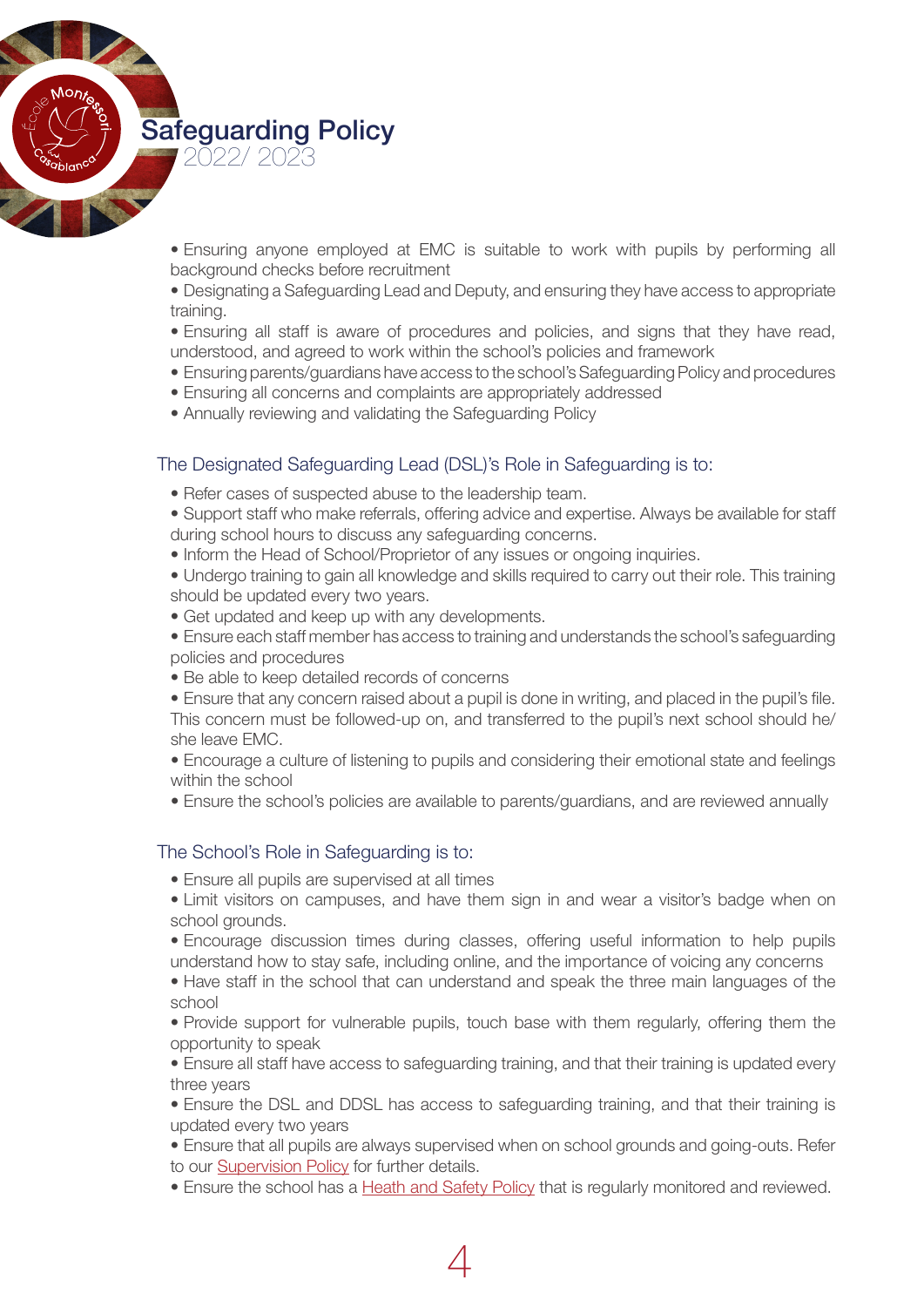

# The Staff's Role in Safeguarding

It is not the role of any staff member to investigate. Their role is to listen, record, and report to the DSL. Staff's responsibilities include:

- Observing pupils and being alert for any signs
- Being role models for the pupils, and acknowledging their individual needs

• Being aware of the school's [Whistle-Blowing](https://drive.google.com/file/d/1Fz7NfWDTWbqsqCRFV8IdM1uIL70eT-HF/view?usp=sharing) Policy, informing the DSL immediately when a concern comes up, and filling a Cause for [Concern](https://drive.google.com/file/d/1SpYO17G0ujemF3rnM0sZZGCmf1YhnJ4u/view?usp=sharing) Form if necessary

 • Fostering a safe environment where pupils feel comfortable and secure, are encouraged to speak and are listened to

• Understanding that every effort should be made to avoid being alone with a pupil behind closed doors.

• Understanding that by no means they should communicate their private details (phone number, social media….) to pupils or parents/guardians.

• Understanding their role in protecting the image of the pupils, as defined in the Mobile [Phones and Cameras Policy.](https://drive.google.com/file/d/1YsxMMXpP0T8r41aMbRyETnwLzmZkZyYP/view?usp=sharing) 

• Reporting any pupil's inappropriate physical or verbal contact, either with another pupil or with a staff member.

Staff must refer to the Staff Code of Conduct for a complete description of their safeguarding responsibilities.

# Safe Recruitment

Any possible enhanced checks will be undertaken for all staff members, depending on their previous residencies and their available check agencies.

This includes staff members and volunteers who:

- Are responsible on a daily basis for the care or supervision of pupils.
- Regularly work in the setting at times when pupils are on the premises.

#### **Volunteers**

Any parent or other person/organisation engaged by the school to work in a voluntary capacity with pupils will be subjected to all reasonable vetting procedures and Criminal Records Checks. Volunteers will be subject to the same code of conduct as paid employees of the school. Refer to our **[Recruitment](https://drive.google.com/file/d/1X4KiHeGf9uHQZ-xpUCoNJW2jVcDErBJk/view?usp=sharing) Policy** for more details about safe recruitment.

#### Staff Training

• All staff receive approved external training every three years.

• The DSL and deputy DSL(s) undergo updated child protection training every two years, as well as additional training to refresh their skills and knowledge at regular intervals (at least annually) to allow them to keep up-to-date with any developments relevant to their role.

• All staff members receive safequarding and child protection updates as required, including the Head.

• All new staff and temporary staff are required to attend an induction session with the Designated Safeguarding Lead within their first week at the setting.

 • Volunteers/pupils are familiarised with this Safeguarding Policy.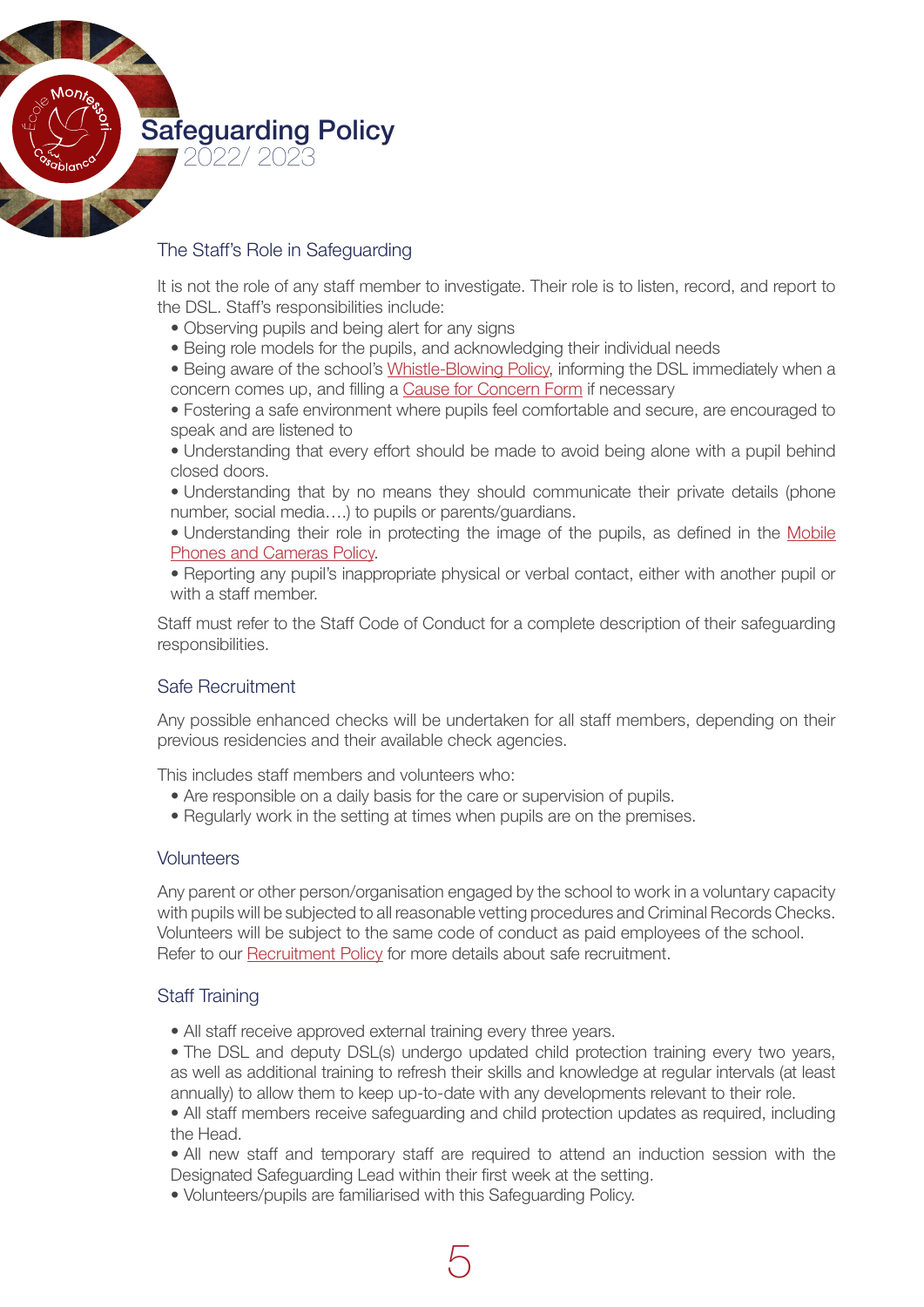

#### Scientific Observation - a Tool for Understanding

Observation is key to the understanding of the philosophy, and of the pupils themselves.

Scientific observation starts with questioning of what is happening in the pupil's environment. Yet it is of utmost importance that we are mindful about what we are observing and how we observe.

Observation is an art. The art of observation is the cornerstone of our work as educators. It is the tool which enables us to follow the pupil's spontaneous manifestations. Mastering the art of observation requires operating from both a spiritual and scientific mindset. Spiritual in the sense where we accept the pupil for who he is without our perception being clouded by personal preferences, prejudices, or expectations. And scientific by the means of effective gathering of the necessary information without judging, assuming, or labelling, and then making an accurate interpretation that translates into a plan of action that will guide the pupil towards further development. Observation brings life to our work, and hope for the child.

"*Studying the behaviour of these children and their mutual relationships in an atmosphere of freedom, the true secrets of society come to be revealed. These are facts so delicate and refined that a spiritual microscope is needed to discern them, but their interest is immense, for they show us the true nature of man. Therefore, we look on these schools of ours as laboratories of psychological research, though we mean by this, not research as commonly understood, but that these are places especially suited for child observation.*" *(Montessori, Maria, The Absorbent Mind, Montessori-Pierson Publishing Company, 2017, p. 206*)

Refer to EMC's Scientific [Observation](https://drive.google.com/file/d/1iz2Btky1nn-isHqHU23dpJZ4ATxjLSye/view?usp=sharing) Guidelines for further detail.

# Promoting a Culture of Listening

What is Active Listening?

Active Listening involves **paying full attention to what someone has to say.** It means being in a prepared state of mind, cleared of all thoughts, and ready to listen without judgement, prejudice, or offering advice.

Active Listening is promoted as follows:

- Individually, or in small or large groups
- In the environments, office, or any designated safe space
- Giving opportunities to voice one's opinions and ideas
- Being available
- Making sure everyone knows who they can talk to

Tools for Active Listening:

- Making eye contact
- Nodding
- Rephrasing to validate what you have understood, avoiding any interpretation or suggestions unless specifically requested
- Offering another time to listen if you are not available or in the right state of mind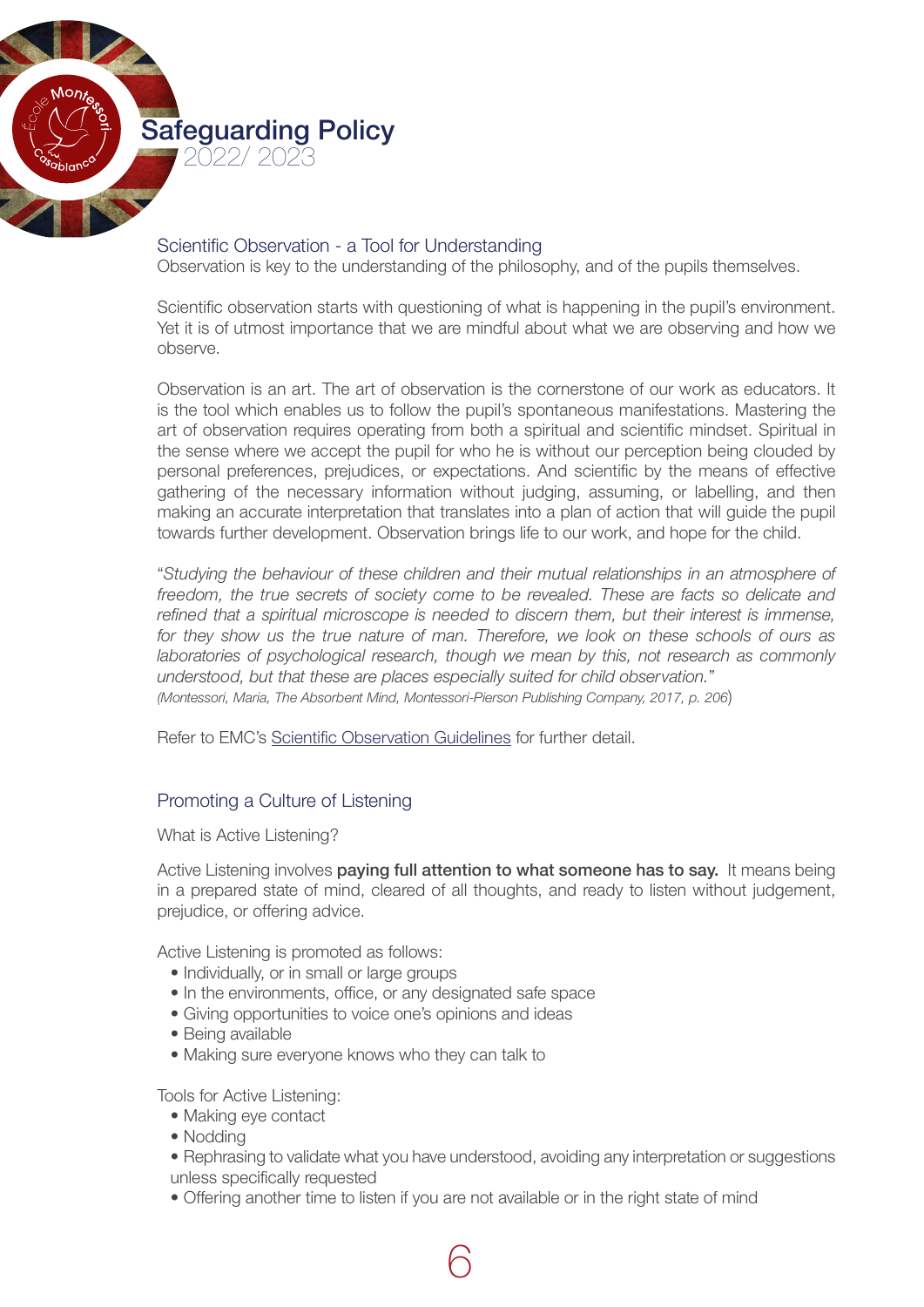> It is critical that whoever needs to speak feels that his/her voice is important and thoughts, feelings, and struggles are cared for.

Implementation of Active Listening in the Environments

- • Informing pupils that the school's priority is to ensure their safety and welfare
- Involving pupils in Socratic discussions and debates
- Empowering pupils in establishing the rules covering various aspects of community life
- Informing pupils about who they can talk to, and who the DSL and DDSL are
- Offering anonymous boxes in each environment, where the pupils can leave a message they would not be comfortable voicing directly
- Training the pupils on recognizing danger such as bullying, cyber-bullying, abuse, etc., and that this can happen at school, as well as outside of school, online, or anywhere

# Mental Health

All staff are aware that mental health problems can, in some cases, be an indicator that a pupil has suffered or is at risk of suffering abuse, neglect or exploitation.

Staff are well placed to observe pupils day-to-day and identify those whose behaviour suggests that they may be experiencing a mental health problem or be at risk of developing one.

However, only trained professionals should attempt to make a diagnosis of a mental health problem.

Where pupils have suffered abuse and neglect or other traumatic adverse childhood experiences, this can have a lasting impact throughout childhood, adolescence and into adulthood. It is key that staff are aware of how these pupils' experiences can impact on their mental health, behaviour and education.

# Preventing Radicalisation

Radicalisation refers to the process by which a person comes to support extremist ideologies.

The Counter-Terrorism and Security Act 2015 places a duty on specified authorities, including local authorities and childcare, education and other pupils' services providers, in the exercise of their functions, to have due regard to the need to prevent people from being drawn into extremist ideologies ("The Prevent Duty"). Young people can be exposed to extremist influences or prejudiced views, in particular those via the internet and other social media. Schools can help to protect pupils from extremist and violent views in the same ways that they help to safeguard pupils from drugs, gang violence or alcohol.

# Pupils missing from education

All staff should be aware that pupils going missing, particularly repeatedly, can act as a vital warning sign of a range of safeguarding possibilities. This may include abuse and neglect. Early intervention is necessary to identify the existence of any underlying safeguarding risk. Staff should be aware of the setting's unauthorised absence and pupils missing from education procedures.

Refer to our [Attendance Policy](https://drive.google.com/file/d/1CJsKtIXNGWr64V0MULL2ijZkHgAz51qI/view?usp=sharing) for further detail.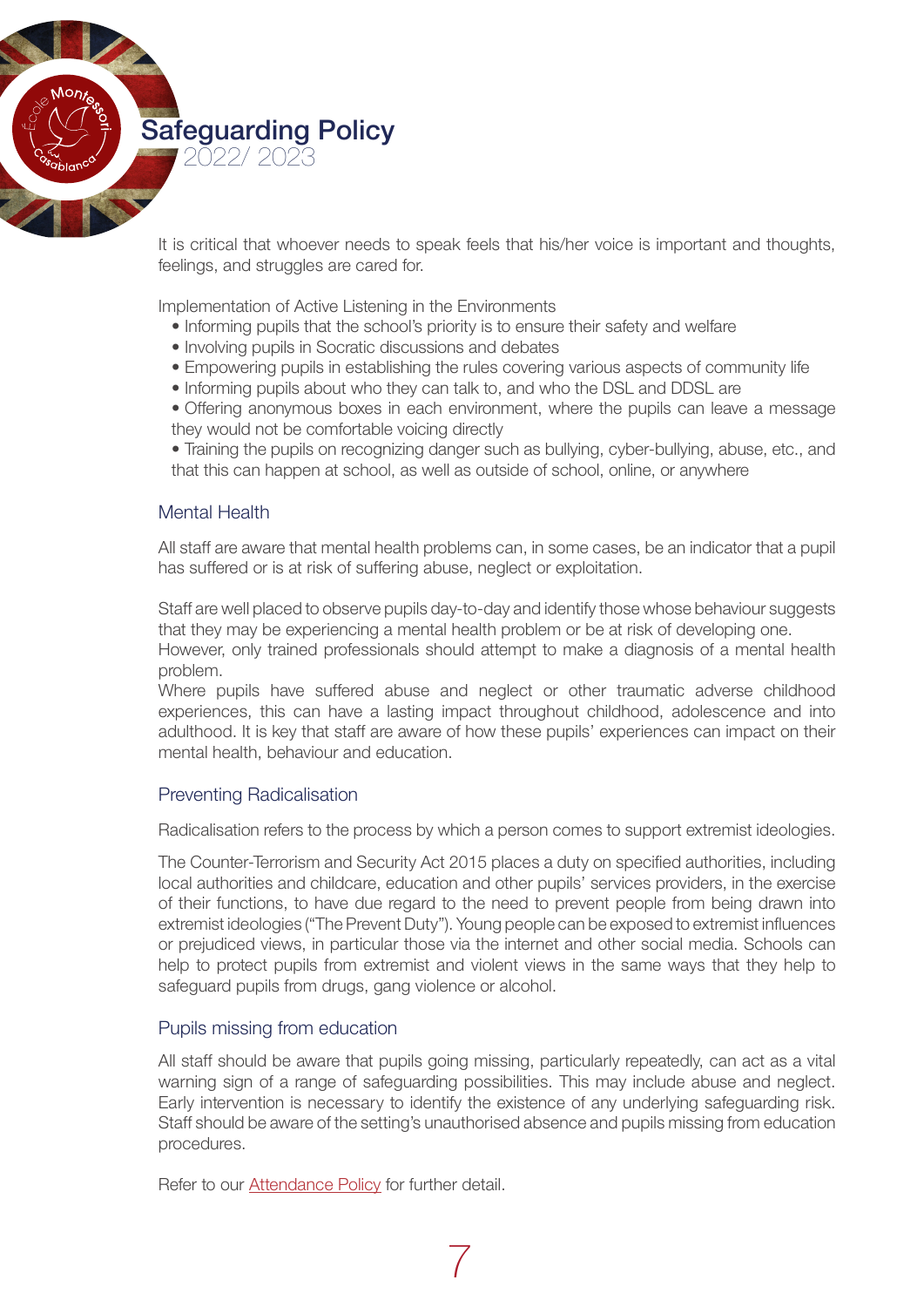

## Fabricated or Induced Illness (FII)

FII in pupils is a difficult and complex subject but schools and nurseries can play a key role in recognising concerns that may relate to this rare form of child abuse. Fabricated/Induced Illness occurs when a child is presented for medical attention with signs or symptoms which have been fabricated or induced by the child's carer. FII is a spectrum of disorders rather than a single entity. At one end less extreme behaviours include a genuine belief that the child is ill. At the other end the behaviour of parents/guardians includes them deliberately inducing symptoms by harming their child, falsifying test results and observational charts. Most of these symptoms will not be visible within the nursery/school setting but it is sensible to be aware of signs in case a child or another family member raises these issues.

The signs of FII can be ambiguous and may be attributed to other problems in the child's family that the school may be aware of.

#### Peer on peer abuse

Pupils can abuse other pupils. This is generally referred to as peer on peer abuse and can take many forms. This can include (but is not limited to bullying (including cyberbullying): sexual violence and sexual harassment, physical abuse such as hitting, kicking, shaking, biting, hair pulling, or otherwise causing physical harm; sexting and initiation/hazing type violence and rituals.

Refer to [Peer on Peer Abuse Policy,](https://drive.google.com/file/d/1HJmvCBCdtLdCNfObcBuVAh23pjpU4xLK/view?usp=sharing) which describes the school's arrangements for dealing with allegations of peer-to-peer abuse, and how victims and perpetrators will be supported.

#### Pupils with SEND

The setting recognises that pupils with SEND can face additional safeguarding challenges and understands that further barriers may exist when determining abuse and neglect in this group of pupils.

Staff will be aware of the following:

- Certain indicators of abuse, such as behaviour, mood and injury, may relate to the pupil's disability without further exploration; however it should never be assumed that a pupil's indicators relate only to their disability
- Pupils with SEND can be disproportionally impacted by things like bullying, without outwardly showing any signs
- Communication barriers may exist, as well as difficulties in overcoming these barriers

# Recognizing Child Abuse

#### Definition of Abuse

Abuse: a form of maltreatment of a child. Somebody may abuse or neglect a child by inflicting harm or by failing to act to prevent harm. Pupils may be abused in a family or in an institutional or community setting by those known to them or, more rarely, by others. Abuse can take place wholly online, or technology may be used to facilitate offline abuse. Pupils may be abused by an adult or adults or by another child or pupils.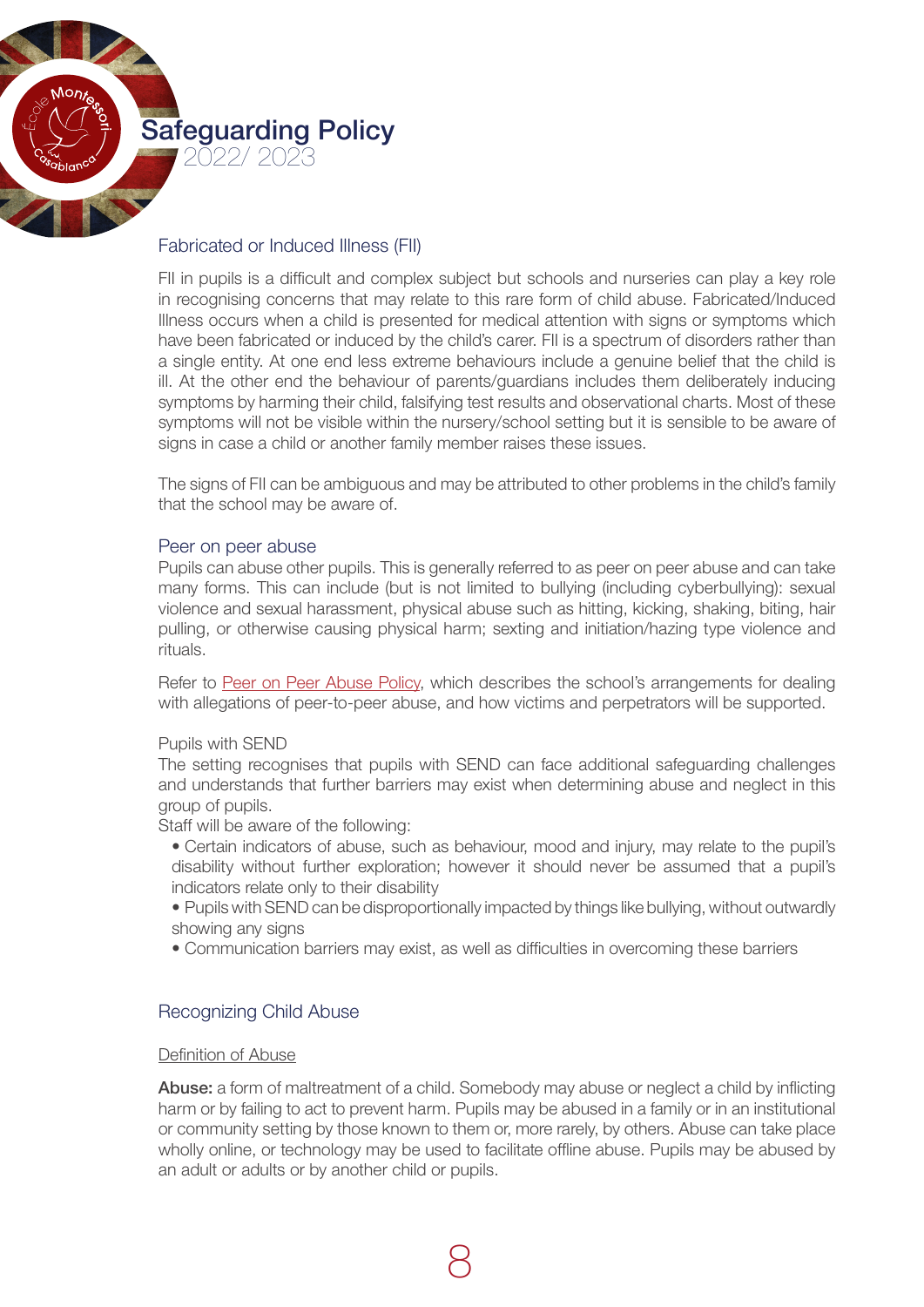

## Types of Child Abuse

- Physical Abuse
	- Hitting, poisoning, tying, suffocating, burning, etc.
- Sexual Abuse
	- Inappropriate touching, penetrating, exhibiting sexuality or sexual parts in any form, etc.
- Emotional Abuse
	- Humiliation, threatening, constant blaming or scapegoating, manipulation, persistent
	- ignoring, exposure to inappropriate content or activity (use of violence, drugs, etc.)
- Neglect
	- Failing to provide food, clothing, shelter, and care
	- Failing to provide love and security

#### Who can Abuse?

- Children
- Family members
- Adults

#### Where can Abuse Happen?

- At home
- At school
- At the park
- At extracurricular activities
- At someone's house
- Online
- Anywhere and everywhere

#### Recognizing the Signs of Abuse

#### • Physical Abuse

All children happen to fall and stumble, and therefore may display bruises, cuts, and bumps – particularly on their elbows, knees, and shins. These are not usually a cause for concern.

Injuries that fall under the physical abuse category may include:

- Bruising which looks like it has been caused by fingers, a hand, a belt, a shoe, or any object
- Bruises on the back, buttocks, tummy, hips, back of legs, upper arms, outer thighs, cheeks, ears, palms, arms, and feet.
- Bruises in clusters
- Any burns which have clear shapes of an object, such as cigarettes.
- Bite marks
- Fractures that happen frequently

If a pupil has told a story that does not match the injury, or hesitates to give an explanation, the matter should be investigated, and the Cause for (Pupil) [Concern](https://drive.google.com/file/d/1SpYO17G0ujemF3rnM0sZZGCmf1YhnJ4u/view?usp=sharing) Form filled and submitted to the Administrative Team.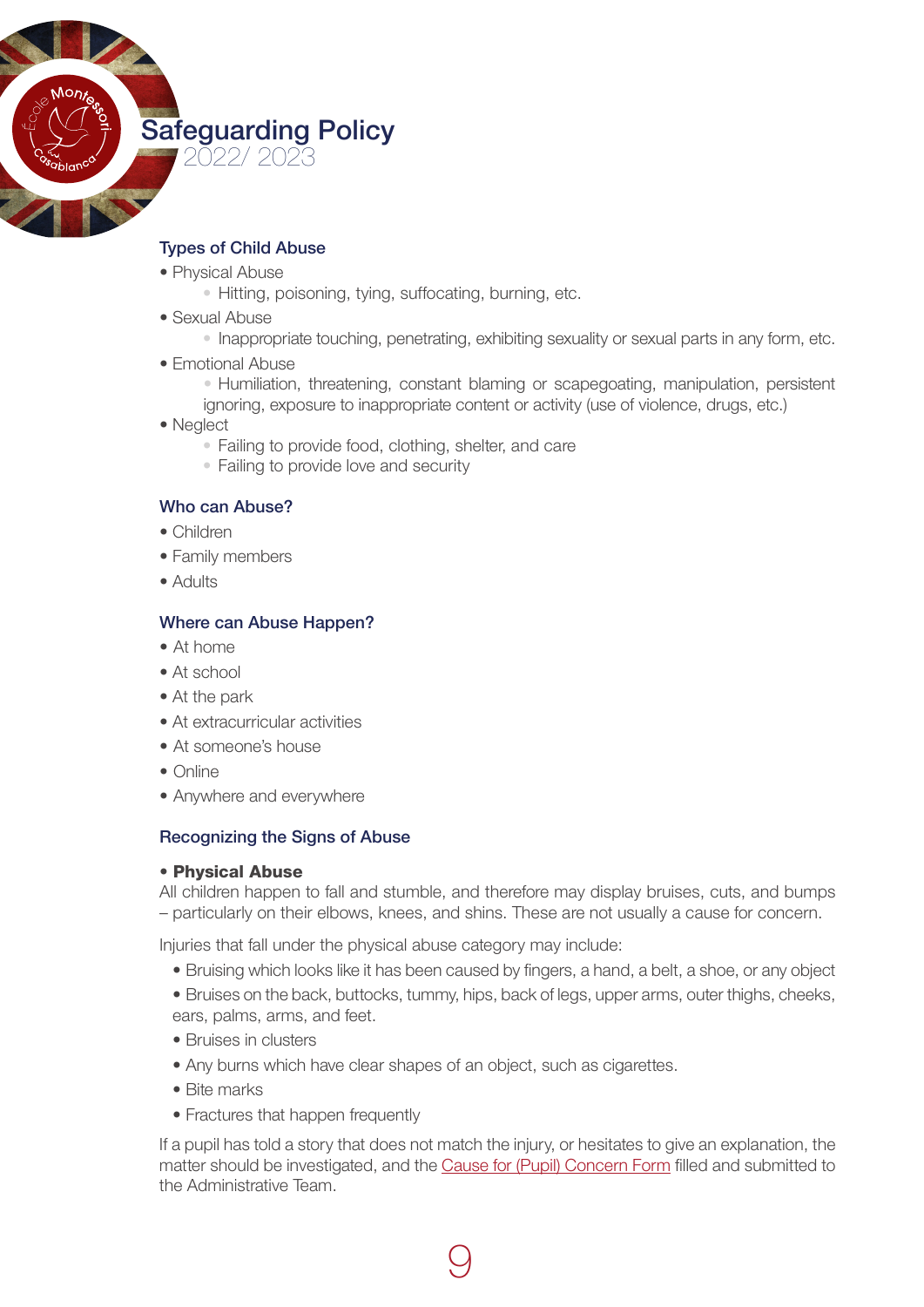

#### • Sexual Abuse

There may be physical signs that the child has suffered sexual abuse, including:

- Anal or vaginal soreness or itching
- Bleeding near genital area
- Soreness while walking or sitting
- Sexually transmitted infections
- Pregnancy
- Change in the child's mood, or unwillingness to spend time with specific people
- Show sexual behaviour that is inappropriate for their age

#### • Emotional Abuse

Pupils and young adults have different personalities and go through developmental changes that may affect their behaviour. We must be alert for behaviours which appear to be out of character for the individual, and particularly unusual for their stage of development.

Preschool children

- Be aggressive or mean towards other children or animals
- Lack of confidence, overly anxious
- Unable to play
- •Appear uncomfortable, or distant, from parent when being picked up from or taken to school
- Appear overly affectionate with strangers

Elementary/Adolescents

- Speak or act in a way that is not appropriate for their age
- Have a hard time controlling emotions, have extreme outbursts
- Lack social skills, have few friends
- Fear making mistakes
- Fear that their parent is approached regarding their behaviour
- Seem isolated from their parents/guardians
- Engage in self-harm

Signs of Neglect

- Pupils who appear hungry on a regular basis, or tend to steal food from school
- Pupils who appear smelly or dirty, and whose clothes are unwashed or inadequate for weather conditions
- Pupils who are left alone, unsupervised
- Pupils who are untreated for injuries, health issues, etc.
- Pupils with poor language or communication skills

#### Child Protection Measures and Procedures

UNICEF defines child protection as preventing and responding to violence, exploitation and abuse against children. This includes commercial exploitation, trafficking, child labour and harmful traditional practices such as female genital mutilation.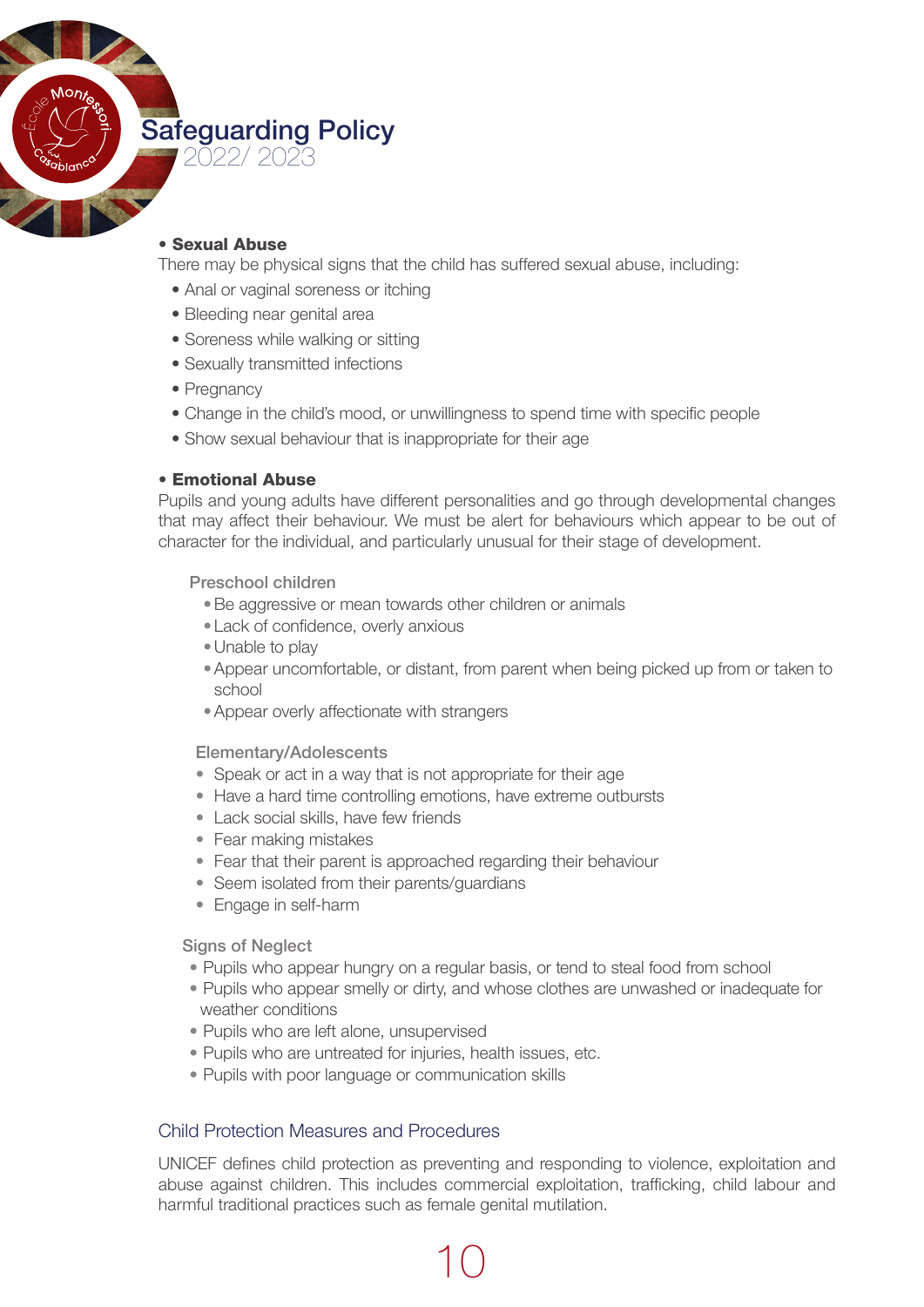Child protection forms a part of safeguarding and promoting welfare. Effective child protection processes are an essential part of the wider work to safeguard and promote welfare; they also reduce the need for action to protect children from harm.

If staff have a concern about a pupil that is also a safeguarding concern, immediate action should be taken as follows:

- Identification
- Recordina
- Reporting to DSL
	- In the case where the DSL is unavailable, the matter must be addressed to the DDSL responsible for the corresponding campus.
	- •Should that DDSL not be available, any other DDSL can be contacted.
	- The Head of School/Proprietor can also be contacted should the corresponding DDSL not be available.
- Next steps are to be determined by the DSL

#### Recording Suspicions of Abuse and Disclosures

Well-kept records are essential to good Safeguarding Practice. Our setting is clear about the need to record any concerns held about a child or pupils within our setting, the status of such records and when those records should be passed over to other agencies.

Any records regarding safeguarding and child protection are kept securely in the Designated Safeguarding Lead's office.

Staff should make an objective and detailed record of any observation or disclosure (using the Cause of [Concern](https://drive.google.com/file/d/1SpYO17G0ujemF3rnM0sZZGCmf1YhnJ4u/view?usp=sharing) Form), supported by the DSL.

This record should include:

- • Pupil's name
- Date of birth
- Date and time of the observation or the disclosure
- Exact key words spoken by the pupil (as much as possible)
- Using body map exact position and type of any injuries or marks seen (physical injury)
- Exact observation of any incident including any concern that was reported, with date and time
- Any discussion held with parent(s) where deemed appropriate.

These records should be signed by the person reporting this and the DSL, dated and kept in a confidential file.

If a pupil starts to talk to an adult about potential abuse it is important not to promise the pupil complete confidentiality. This promise cannot be kept. It is vital that the pupil is allowed to talk openly and disclosure is not forced or words put into the pupil's mouth, for example:

- Use open questions such as "what happened?", "where did it happen?", "who did that?"
- Avoid leading questions such as: "Did this person do that to you?"

As soon as possible after the disclosure, details must be logged accurately.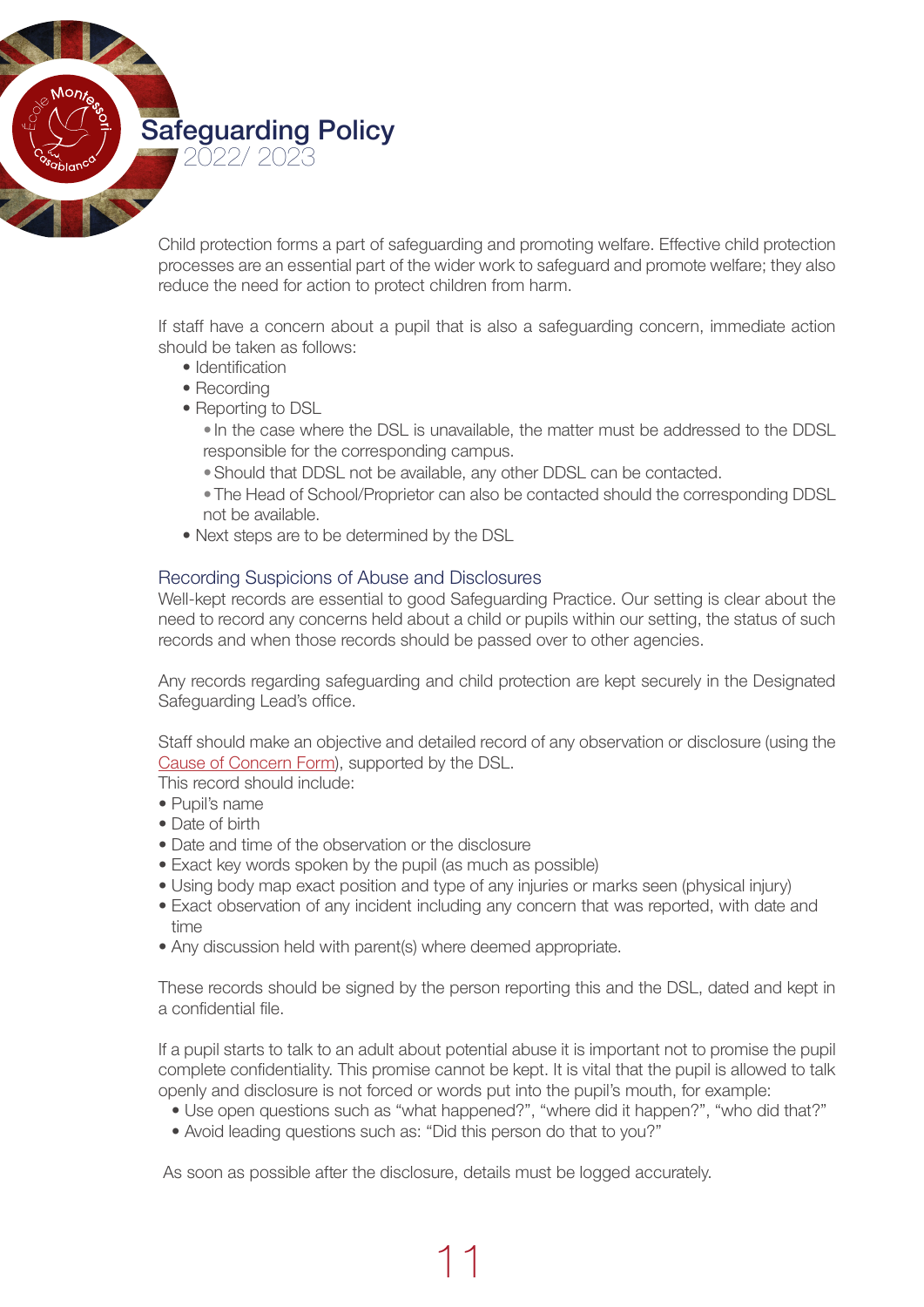

# Guidelines for Designated Safeguarding Leads

- Any identified incident is immediately reported to the DSL.
- The DSL will make the decision of the plan of action.
- • Wherever possible, parents/guardians are informed, unless to do so may place a pupil at risk of significant harm, impede any police investigation and/or place a member of staff or others at risk.
- One possible action is to request the help of a child therapist to perform observations of the pupil and help with the assessment of the situation.
- The child may be referred to external child services such as:
	- Touche pas a mon Enfant https://www.assohelp.org/asso-37-association-touche-pas-a-mon-enfant
	- Internet Watch Foundation report.iwf.org/uk/ma
	- Espace Maroc Cyber Confiance www.cyberconfiance.ma
- The case could be referred to the police

All information and actions taken, including the reasons for any decisions made, should be fully documented.

If at any point, there is a risk of immediate serious harm to a pupil, depending on the situation, a plan of action for a possible referral will be made immediately.

# Informing Parents/guardians

Parents/guardians are normally the first point of contact. If a suspicion of abuse is recorded, parents/guardians are informed at the same time as the report is made, except where the parent of family member is the likely abuser or where the pupil may be endangered by this disclosure. In this case, suitable action will be taken.

# Early Help

Early help means providing support as soon as a problem emerges, at any point in a pupil's life. Any pupil may benefit from early help but in particular, staff will be alert to the potential need for early help for a pupil who:

• Is disabled or has special educational needs

• Is showing signs of being drawn in to anti-social or criminal behaviour, including gang involvement and association with organised crime groups

- Is frequently missing/goes missing from care or from home
- Is at risk of modern slavery, trafficking or exploitation
- Is at risk of being radicalised or exploited

• Is in a family circumstance presenting challenges for a pupil, such as drug and alcohol misuse, adult

mental health issues and domestic abuse

- Is misusing drugs and/or alcohol themselves
- Has returned home to their family from care
- Is a privately fostered child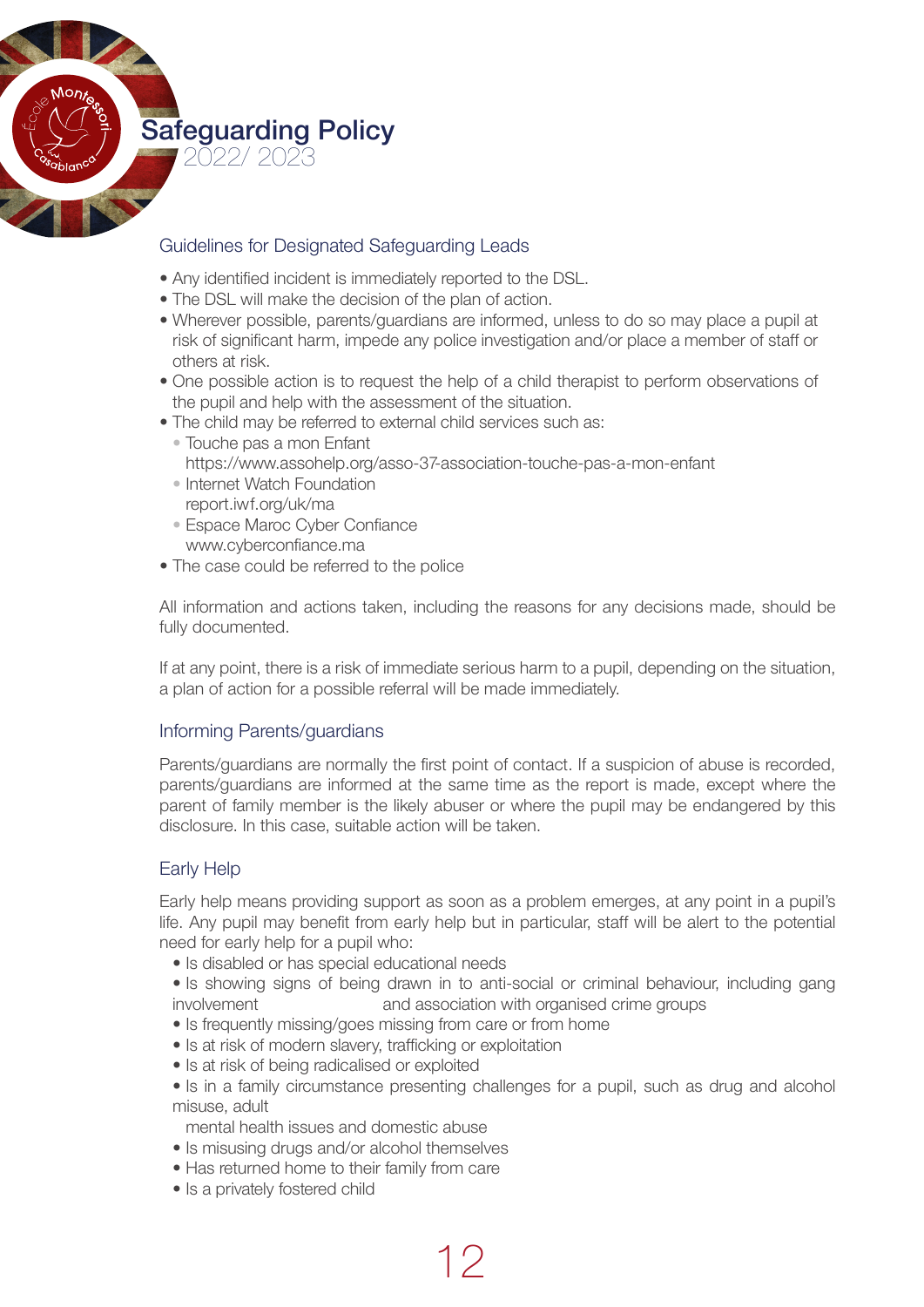

# Pupils with SEND

When reporting concerns or making referrals for pupils with SEND, the following factors will always be taken into consideration:

 • Certain indicators of abuse, such as behaviour, mood and injury, may relate to the child's disability without further exploration; however, it should never be assumed that a child's indicators relate only to their disability

• Pupils with SEND can be disproportionally impacted by things like bullying, without outwardly showing any signs

 • Communication barriers may exist, as well as difficulties in overcoming these barriers

When managing a safeguarding issue relating to a pupil with SEND, the DSL will liaise with the pupil's family and therapists where appropriate, to ensure that the pupil's needs is effectively met.

# **Confidentiality**

All staff understands that child protection issues warrant a high level of confidentiality, not only out of respect for the pupil and staff involved but also to ensure that being released into the public domain does not compromise evidence. Staff should only discuss concerns with the designated persons. That person will then decide who else needs to have the information and they will disseminate it on a "need-to-know" basis.

#### Allegations against adults working or volunteering with pupils

If an allegation is made against a member of staff, pupil or volunteer we will follow the procedures below:

• The allegation should be reported immediately to the head of school/proprietor.

• Should the allegation be made against the head of school/proprietor, the matter should be reported immediately to the DSL.

- The head of school and the DSL will proceed with a full investigation about the situation, and take appropriate action.
- Appropriate action will be taken, including, when appropriate, referring anyone not suitable to work with children to relevant authorities.
	- Staff members from the UK will be referred to the DBS/NCTL

#### Contextual Safeguarding

Safeguarding incidents can occur outside of school and can be associated with outside factors. School staff, particularly the DSL and the DDSL, will always consider the context of incidents – this is known as contextual safeguarding.

Assessment of pupils' behaviour will consider whether there are wider environmental factors that are a threat to their safety and/or welfare.

#### Monitoring and Review of Safeguarding Policy

This policy is reviewed annually by the **Proprietor/Head of School**, who has full responsibility in Safeguarding, the **Designated Safeguarding Lead** and **Deputy Safeguarding Leads**. The policy and its implementation are reviewed based on the previous year's experience and learnings.